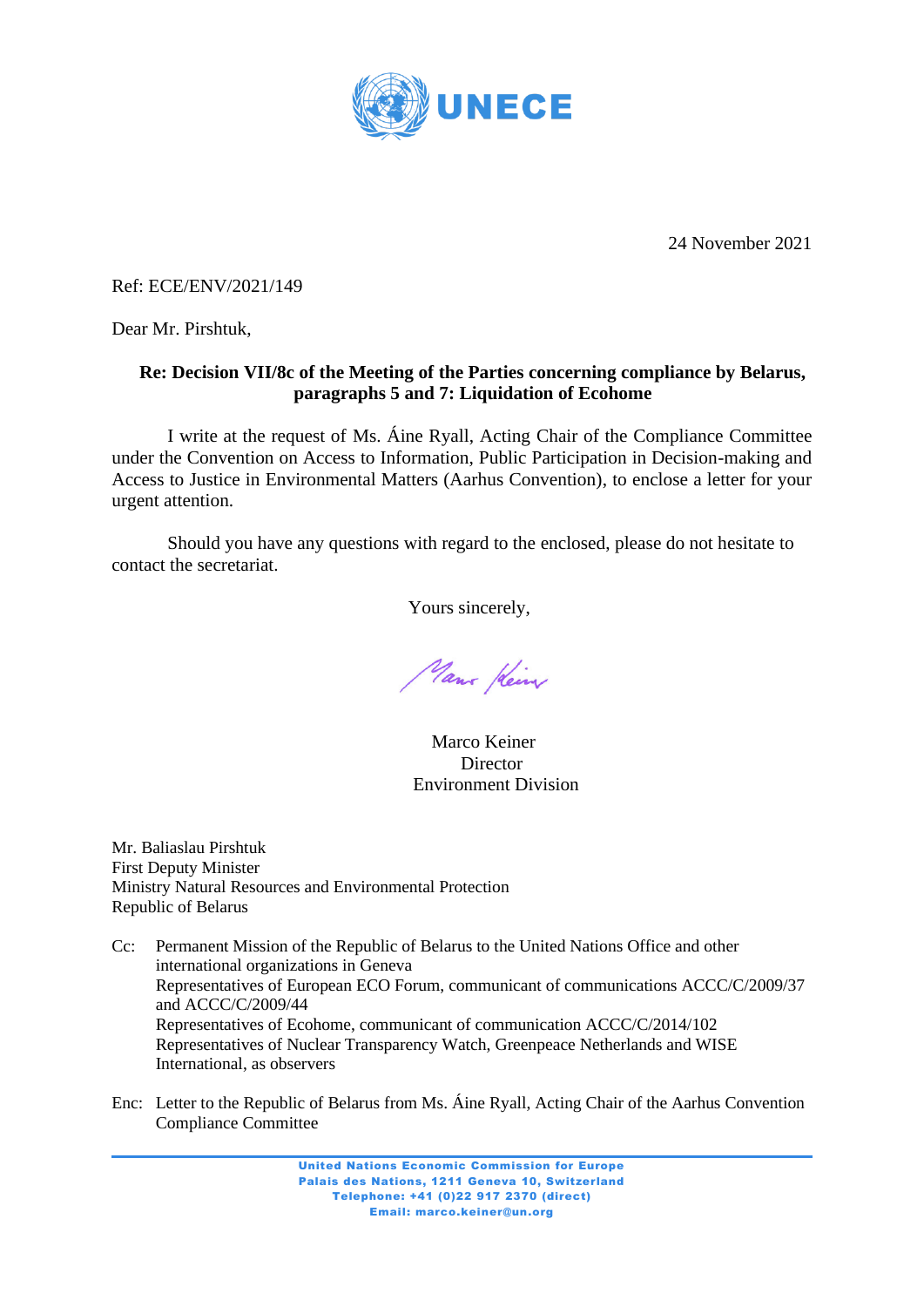### **Áine Ryall**

## **Acting Chair of the Compliance Committee under the Convention on Access to Information, Public Participation in Decision-making and Access to Justice in Environmental Matters (Aarhus Convention)**

24 November 2021

Dear Mr. Pirshtuk,

## **Re: Decision VII/8c of the Meeting of the Parties concerning compliance by Belarus, paragraphs 5 and 7: Liquidation of Ecohome**

I refer to your letter of 8 November 2021. Having carefully reviewed your letter, I consider that it would be important for me to clarify a number of issues. I accordingly do so on behalf of the Committee below.

#### **1. Comments by Belarus on Committee's supplementary report**

In your letter, you assert that, in his letter of 20 August 2021, Mr. Jonas Ebbesson, the Chair of the Compliance Committee, "did not mention the forthcoming additional findings and recommendations for the main report for the upcoming session of the Meeting of the Parties on the implementation of … decision VI/8c". Mr. Ebbesson's letter of 20 August 2021 was sent to Belarus *prior* to Ecohome's liquidation on 31 August 2021. This means that Belarus was thus on notice *even before* the Supreme Court's order liquidating Ecohome that Ecohome's liquidation "may amount to a flagrant case of non-compliance by Belarus with article 3 (8)" and that, given the information then before the Committee, it was "for Belarus to clarify the situation to the Committee and to demonstrate if there is any reason why the proposed liquidation of Ecohome would not constitute penalization, persecution or harassment in violation of article 3 (8) of the Convention."

In his letter of 20 August 2021, Mr. Ebbesson moreover made clear that the Committee would "report these events and any subsequent developments, including whether the Ministry of Justice reconsiders its court proceedings against Ecohome, to the Meeting of the Parties at its seventh session".

There is thus no basis for Belarus to claim that it had no notice that the Committee would report the liquidation proceedings against Ecohome to the seventh session of the Meeting of the Parties. Likewise, there are no grounds for Belarus to claim that it had no notice that the Committee would find that, unless Belarus demonstrated otherwise, the proposed liquidation of Ecohome constituted penalization, persecution or harassment in violation of article 3 (8) of the Convention.

In your letter of 8 November 2021, you also claim that the Committee's supplementary report on decision VI/8c was prepared in violation of paragraph 35 of the annex to decision I/7 and paragraphs 199 and 221 of the Guide to the Compliance Committee. In this regard, I draw your attention to paragraphs 16–19 of the supplementary report, where the Committee has already addressed each of the points raised by Belarus. For your ease of reference, I set out paragraphs 16–19 of the supplementary report below:

16. In accordance with its procedure, the Committee will in normal course examine any developments that occur after it has adopted its report to the Meeting of the Parties under paragraph 35 of the annex to decision  $I/T<sup>1</sup>$  during the next intersessional period.<sup>2</sup>

 $1$  ECE/MP.PP/2/Add.8.

<sup>&</sup>lt;sup>2</sup> Guide to the Aarhus Convention Compliance Committee (second edition, May 2019), para. 221.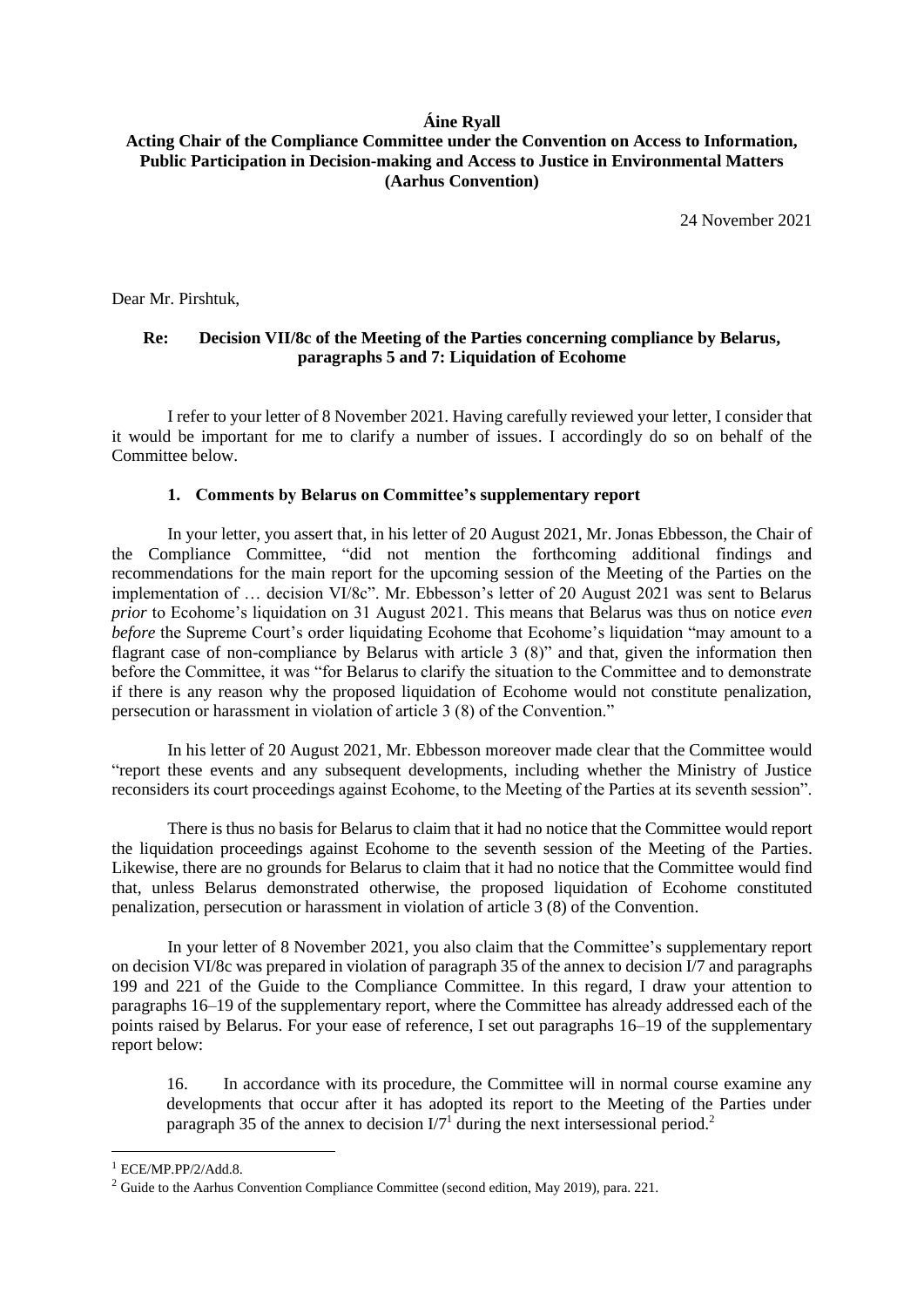17. In the present case, the actions taken by the Party concerned since the Committee adopted its report under paragraph 35 of the annex to decision I/7 on 26 July 2021 are of such a grave nature that it is imperative that they be brought to the attention of the Meeting of the Parties at its seventh session. Moreover, given the implications of the Party concerned's actions for the Committee's future follow-up on decision VI/8c, and any decision that supersedes it, the Committee considers it necessary to make a supplementary report to the seventh session on decision VI/8c specifically addressing these actions.

18. The present supplementary report on decision VI/8c is adopted in accordance with the Committee's mandate to "examine compliance issues and make recommendations if and as appropriate" as set out in paragraph 14 of the annex to decision I/7 of the Meeting of the Parties on review of compliance and pursuant to the request set out in paragraph 21 of decision VI/8 of the Meeting of the Parties on general issues of compliance.<sup>3</sup>

19. In accordance with the Committee's commitment to ensure that all Parties subject to the review of compliance are treated equally, since each of the Parties whose compliance was the subject of a report to the seventh session of the Meeting of the Parties had two weeks to comment on the Committee's draft report concerning their compliance, the Party concerned has been given two weeks to comment on the present supplementary report also.<sup>4</sup>

I underline that, as stated in paragraph 18 quoted above, the Committee's supplementary report was adopted pursuant to paragraph 14 of the annex to decision I/7 and paragraph 21 of decision VI/8. In contrast to the Committee's main report on decision  $VI/8c$ ,<sup>5</sup> which was indeed adopted under paragraph 35 of the annex to decision I/7, the 12-week deadline set out in paragraph 35 did not, and given the date of Belarus' liquidation of Ecohome, could not, apply to the supplementary report.

At various points in your letter, you refer to paragraphs of the Compliance Committee's "draft supplementary report" on decision VI/8c. As you may recall, the Committee's draft supplementary report was sent to Belarus on 29 September 2021 for its comments by 8 October 2021. Following Belarus' request for an extension, the Chair of the Committee extended the deadline for comments until 13 October 2021. After taking into account the comments received by the extended deadline, the Committee adopted its supplementary report on 14 October 2021 and submitted it to the seventh session of the Meeting of the Parties (Geneva, 18–21 October 2021). The findings set out in paragraphs 53 and 61 of the Committee's supplementary report were endorsed by the Meeting of the Parties through paragraph 5 of decision VII/8c.

### **2. Comments by Belarus on the violations of article 3 (8)**

As I explained in the preceding paragraph, the Committee's supplementary report on decision VI/8c became final upon its adoption on 14 October 2021 and the supplementary report's findings were endorsed by the Meeting of the Parties at its seventh session. The Committee will thus not revisit the findings contained in the supplementary report. Having carefully reviewed your letter of 8 November 2021, I consider it may however be of assistance for me to provide some further explanations of the reasoning of the Committee contained in the supplementary report.

At page 5 of your letter, you state that "the reasons for the judicial liquidation of the organization…were a violation of the general requirements of the legislation on the activities of a public association and not activities in the field of environmental protection." I must make clear that the fact that Ecohome was liquidated under the Act on Public Associations and not under legislation in the field of environmental protection is immaterial for the purposes of article 3 (8) of the Convention. As a

<sup>3</sup> ECE/MP.PP/2017/2/Add.1.

<sup>4</sup> ECE/MP.PP/2021/61.

<sup>5</sup> ECE/MP.PP/2021/48.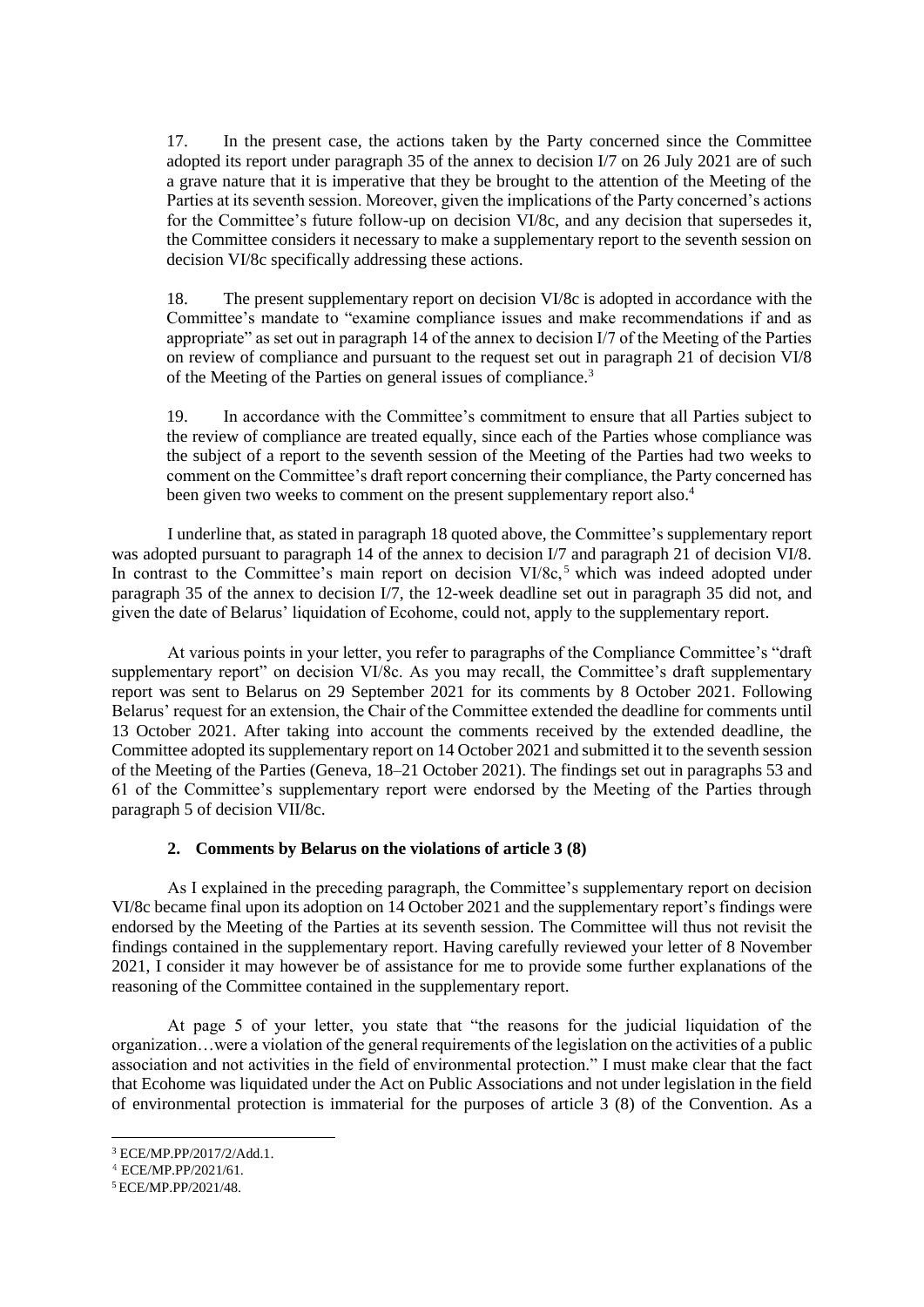nongovernmental organization engaged in promoting environmental protection, Ecohome was, until its liquidation, indisputably a member of the public exercising its rights in conformity with the provisions of the Convention. The Party concerned was thus required by article 3 (8) to ensure that Ecohome, as a nongovernmental organization engaged in promoting environmental protection, was not penalized, persecuted or harassed.<sup>6</sup> Upon the Supreme Court's order of 31 August 2021, Ecohome ceased to exist as a legal entity and thereafter could no longer engage in activities promoting environmental protection. In examining whether Ecohome's liquidation amounted to penalization, persecution or harassment under article 3 (8), the Committee considered whether the liquidation of Ecohome was reasonable and proportional and pursued a legitimate public purpose.<sup>7</sup> Having carefully examined all the information put before it, the Committee concluded that there was nothing in any of the documents provided that showed that the action taken by the Party concerned to liquidate Ecohome was objective, reasonable or proportional, or that it pursued a legitimate purpose.<sup>8</sup> Rather, the Committee found that the silencing by the Party concerned of a communicant actively engaged in the Committee's follow-up procedure was a particularly flagrant case of non-compliance with article 3 (8).<sup>9</sup>

At page 2 of your letter of 8 November 2021, you state that the "deadlines provided for in the Law were not violated". Whether or not the deadlines in the Law on Public Association were violated is immaterial to the fact that the deadline of 20 July 2021 set in the Ministry of Justice's caution had already expired before the caution was delivered to Ecohome. As the Committee concluded in paragraph 50 of its supplementary report, this was an egregious lack of due process. The Committee has before it Belpochta's delivery record for the Ministry of Justice's letter of 14 July 2021 enclosing the caution.<sup>10</sup> Belpochta's delivery record states that the Ministry of Justice's letter was delivered on 22 July 2021. Belarus has not provided any other documentary evidence that would prove that the caution issued by the Ministry of Justice was in fact delivered to Ecohome prior to that date. The Committee accordingly concluded, in paragraph 50 of its supplementary report, that since the caution was delivered to Ecohome only after the deadline in the caution had already expired it was impossible for Ecohome to have complied with the caution. 11

At page 3 of your letter of 8 November 2021, you assert that the Committee's finding that the Ministry of Justice requested documents that were not requested during the inspection is "not true". In the light of your assertion, I consider it may be of assistance to provide some further explanation regarding the Committee's finding. In its letter of 22 June 2021, the Ministry of Justice requested Ecohome to provide a "list of its members as of 1 July 2021". However, the written caution stated that it was issued, inter alia, because the list of members provided by Ecohome did "not correspond to Appendix No. 2 to the Resolution of the Ministry of Justice dated 30 August 2005, No. 48, since it does not contain the information about members' date of birth, their place of residence, home phone numbers, their place of work or study, office telephone numbers, as well as personal signatures." Nowhere in its letter of 22 June 2021 does the Ministry of Justice refer to Appendix No. 2 of Resolution No. 48/2005. Nor does its letter of 22 June 2021 state that the "list of members" must include each members' "date of birth, place of residence, home phone numbers, their place of work or study, office telephone numbers, as well as personal signatures."

Similarly, in its letter of 22 June 2021, the Ministry of Justice asked Ecohome to provide "documents confirming that the public association has a legal address". The caution stated that, while Ecohome had provided a "photocopy of its rental agreement for the premises used as its legal address" and "a transfer and acceptance act of the premises", it had not provided "documents regarding the owner of the premises and other documents confirming the right to locate PA Ecohome at the legal address". However, nowhere in its letter of 22 June 2021 does the Ministry of Justice explicitly request

<sup>6</sup> ECE/MP.PP/2021/61, para. 43.

<sup>7</sup> ECE/MP.PP/2021/61, para. 45.

<sup>8</sup> ECE/MP.PP/2021/61, para. 47.

<sup>9</sup> ECE/MP.PP/2021/61, para. 53.

<sup>&</sup>lt;sup>10</sup> Annexes 4 and 5 to the reply by communicant of communication ACCC/C/2014/102 to Committee's request for supporting documentation, 20 September 2021.

<sup>11</sup> ECE/MP.PP/2021/61, para. 50.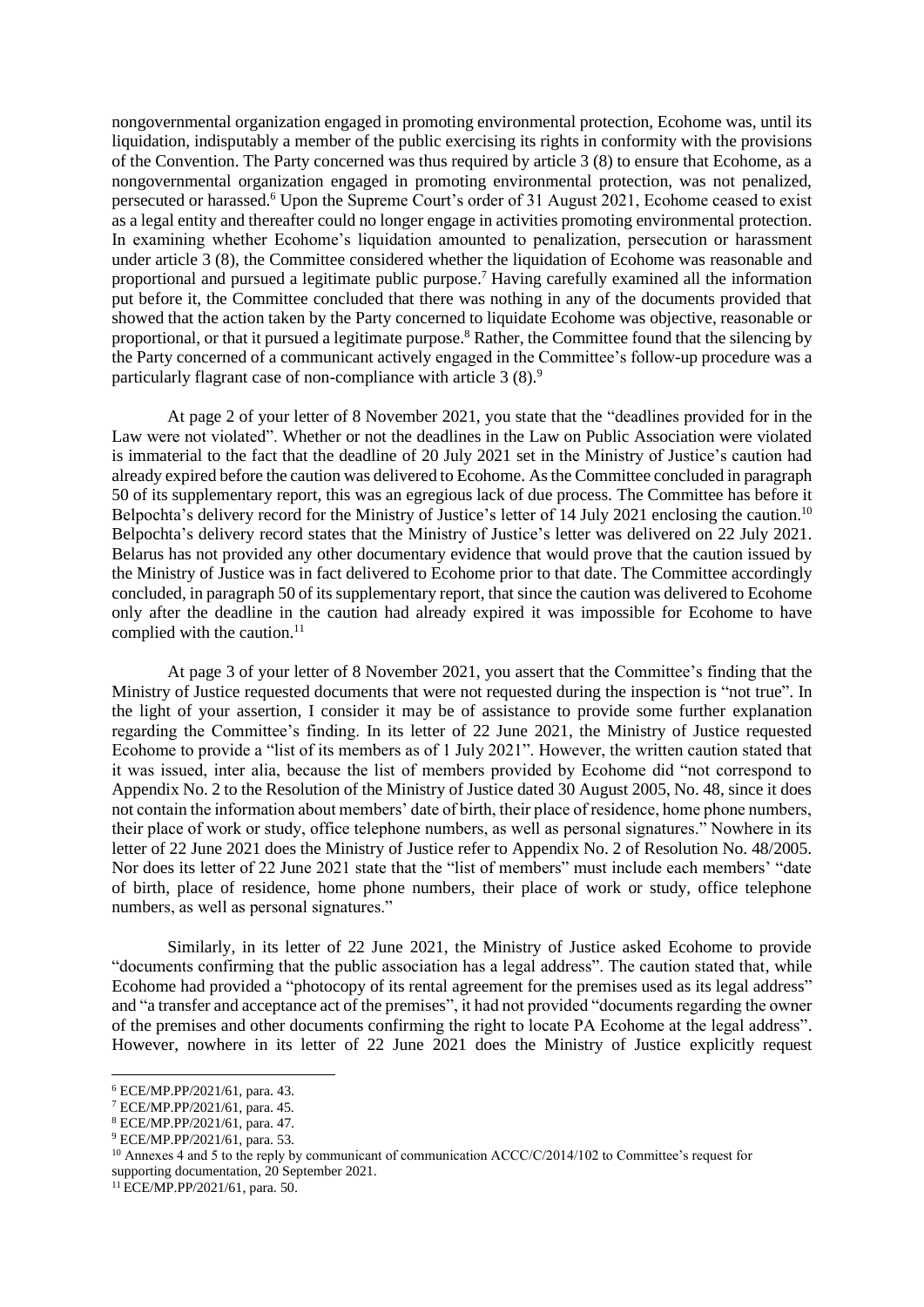"documents regarding the owner of the premises".

In the light of the above, the Committee held, in paragraph 49 of its supplementary report, that "the Caution was issued to Ecohome, and Ecohome was consequently liquidated, for not having provided documents that the Ministry of Justice, in its letter of 22 June 2021, had not in fact requested"<sup>12</sup> and that this was an egregious lack of due process.

At page 5 of your letter, you state that the State was "forced to take such a decisive step [i.e. to liquidate Ecohome], taking into account the systematic violation of the national legislation by Ecohome". The Committee closely studied the caution by the Ministry of Justice issued on 13 July 2021 and the Supreme Court's judgment of 31 August 2021. Neither the caution nor the subsequent judgment of the Supreme Court judgment state that Ecohome had violated national legislation on a systemic basis. Rather, the caution states that it was issued due to the alleged failure by Ecohome to provide documents purportedly (but not in fact) requested in the Ministry of Justice's letter of 22 June 2021, a single instance.

At pages 5–6, you claim that "since 2020, Ecohome refused to interact with state bodies" and that it "took a non-constructive position in response to the Ministry of Natural Resources' proposal for cooperation". While the Ministry of Natural Resources may be disappointed that Ecohome took a position that was different from its own, the right to hold views and positions that differ from those of the authorities' is a fundamental right of any non-governmental organization. I assure you that such situations are common in many other Parties to the Convention also.

Also on page 6, you claim that there was "evidence of a violation of the national legislation by Ecohome in connection with the commission of illegal actions that do not fall under the object and purpose of the Aarhus Convention: participation by representatives of this public association in unauthorized mass events of a political nature". Neither the caution dated 13 July 2021 nor the Supreme Court's judgment refer to these alleged violations. Belarus cannot thus legitimately claim after the fact that these were grounds justifying Ecohome's liquidation.

I note the statement on page 4 of your letter that judges in Belarus are independent and subordinate only to the law. This is a common feature of many Parties to the Convention. As you may be aware, pursuant to article 27 of the Vienna Convention on the Law of Treaties, a party may not invoke the provisions of its internal law as justification for its failure to perform a treaty. It is entirely up to Belarus to decide which measures it will take to fully meet the requirements of paragraph 7 of decision VII/8c. Since the Ministry of Justice's caution was (a) delivered to Ecohome after the deadline imposed by the caution had already expired and (b) issued to Ecohome for failing to provide certain documents that the Ministry of Justice, in its letter of 22 June 2021, had not in fact expressly requested, one possibility might be for the Ministry of Justice to urgently petition the Supreme Court to revisit its judgment in the light of these procedural defects and to request that the liquidation order be reversed or set aside. Such petitions to address procedural defects are a feature of the legal systems of a number of Parties to the Convention.

Considering the very short time now remaining until the expiry of the deadline set out in decision VII/8c, I urge Belarus to act as a matter of urgency to take all the necessary measures to ensure that Ecohome is able to resume its operations as a registered public association as of 1 December 2021 and for Belarus to thereby fulfil the conditions in paragraph 7 of decision VII/8c.

<sup>12</sup> ECE/MP.PP/2021/61, para. 49.